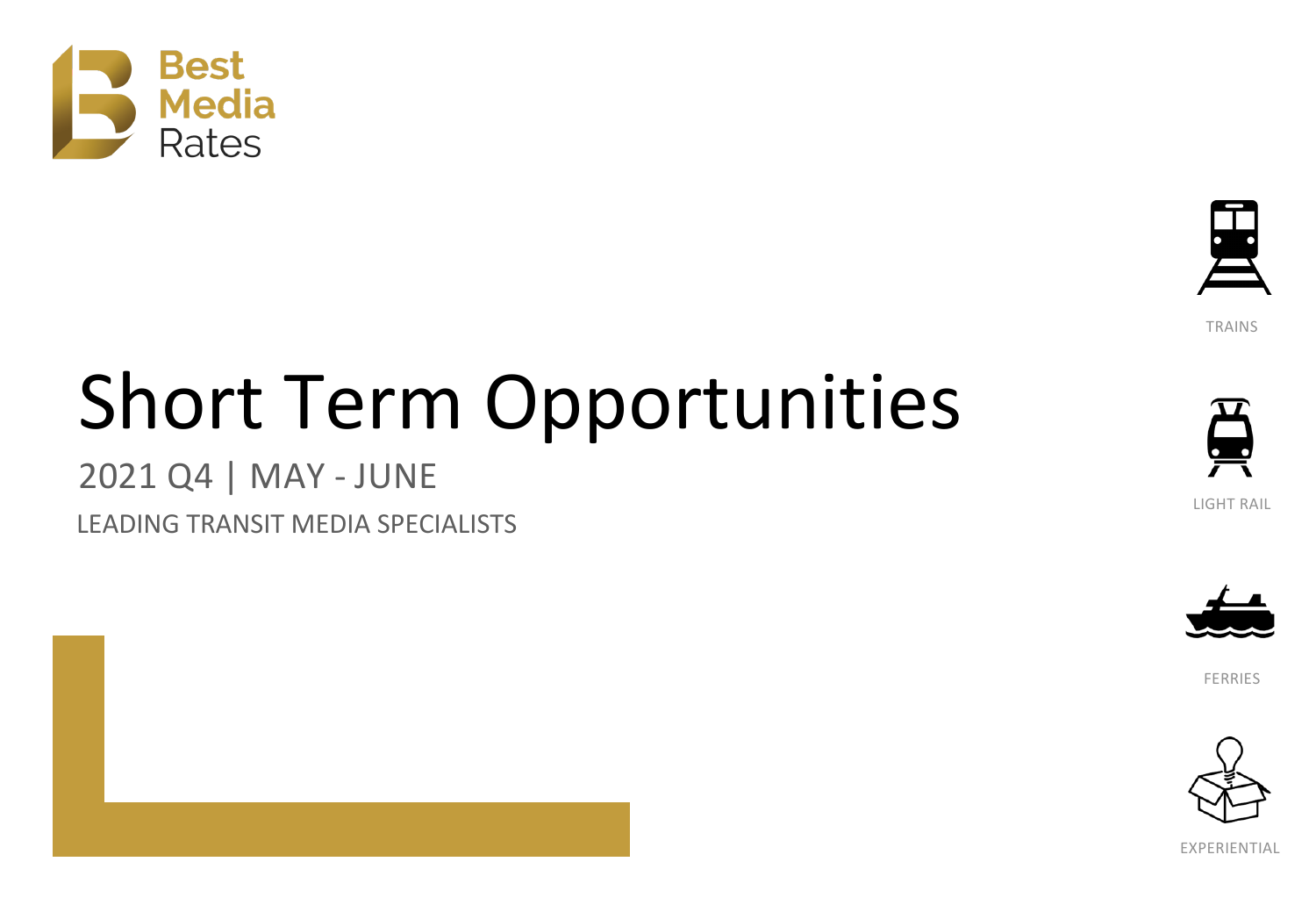### **CONTENTS**

- 1. Sydney Light Rail: Triple Carriage Wrap
- 2. Sydney Light Rail and Sydney Trains: Megaside Pack
- 3. Sydney Light Rail and Sydney Trains: Portraits Pack
- 4. Sydney Light Rail and Sydney Trains: Internal Pack
- 5. Eastern Seaboard Trains: Trackview Pack
- 6. Sydney Metro Northwest: On Station Barrier Decals Large or Portraits
- 7. Sydney Ferries and My Fast Ferry: Vessel Takeover
- 8. Canberra Light Rail: Triple Carriage Wrap and Internal Domination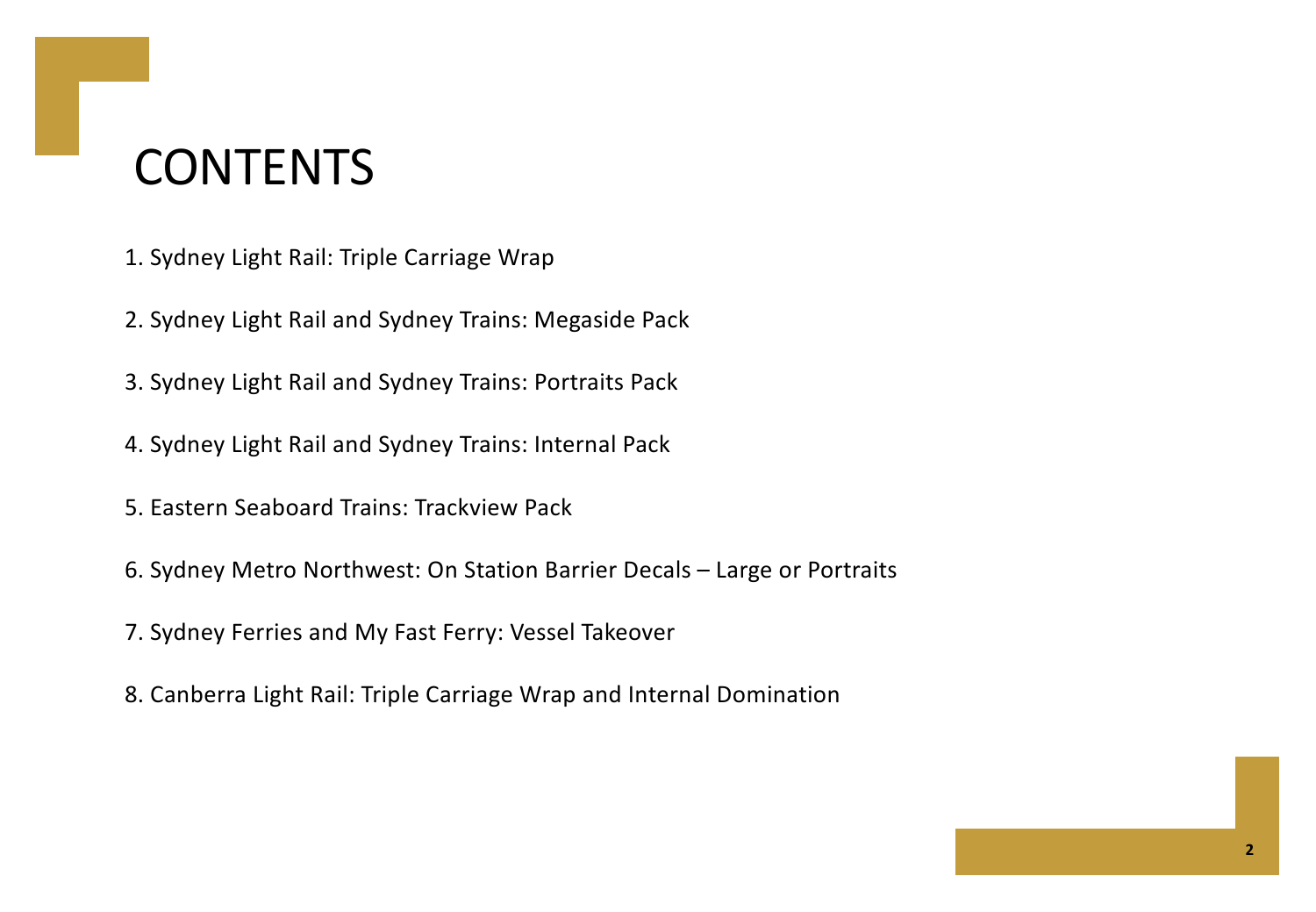### Sydney Light Rail – HIGH IMPACT

TRIPLE CARRIAGE WRAP

8 weeks live in market Total Value = \$120,000 Investment =  $$40,000$ 



P18+ REACH 12.6% **CONTACTS** 1,975,800



- Coverage map available upon request
- Campaign valid for start dates: 3/5, 10/5, 17/5, 24/5, 31/5 & 7/6
- All prices exclude GST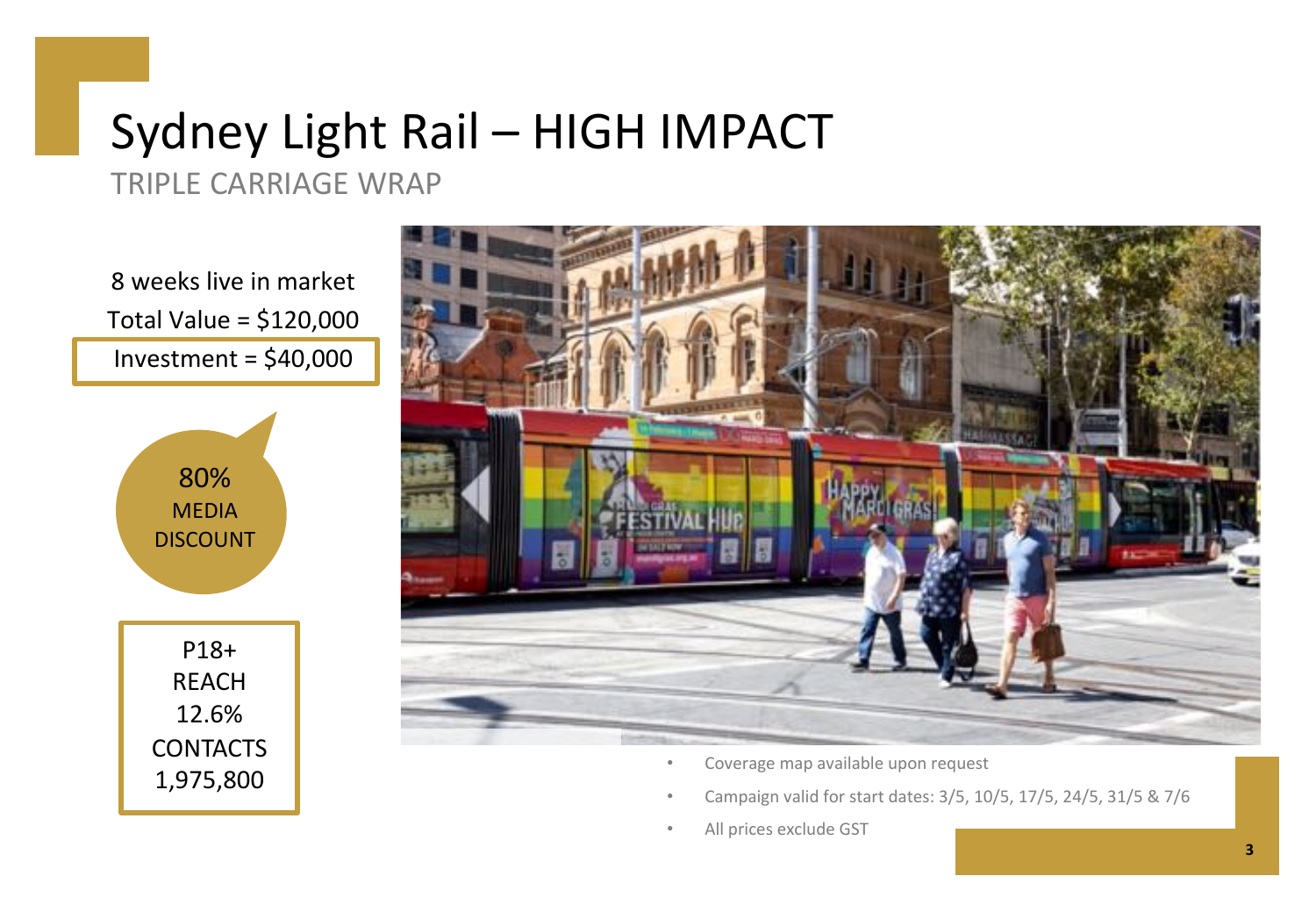

### Sydney Light Rail and Sydney Trains IMPACT AND REACH

#### SYDNEY MEGASIDE PACK

| Sydney Light Rail 2 x Megasides |                 |
|---------------------------------|-----------------|
| Sydney Trains 8 x Maxiviews     | 90%             |
| 12 weeks live in market         | <b>MEDIA</b>    |
| Total Value = $$195,000$        | <b>DISCOUNT</b> |
| Investment = $$32,000$          |                 |
|                                 |                 |



P18+ REACH 41.9% **CONTACTS** 11,137,300

• Coverage map available upon request

- Campaign valid for start dates: 3/5, 10/5, 17/5, 24/5, 31/5 & 7/6
- All prices exclude GST **<sup>4</sup>**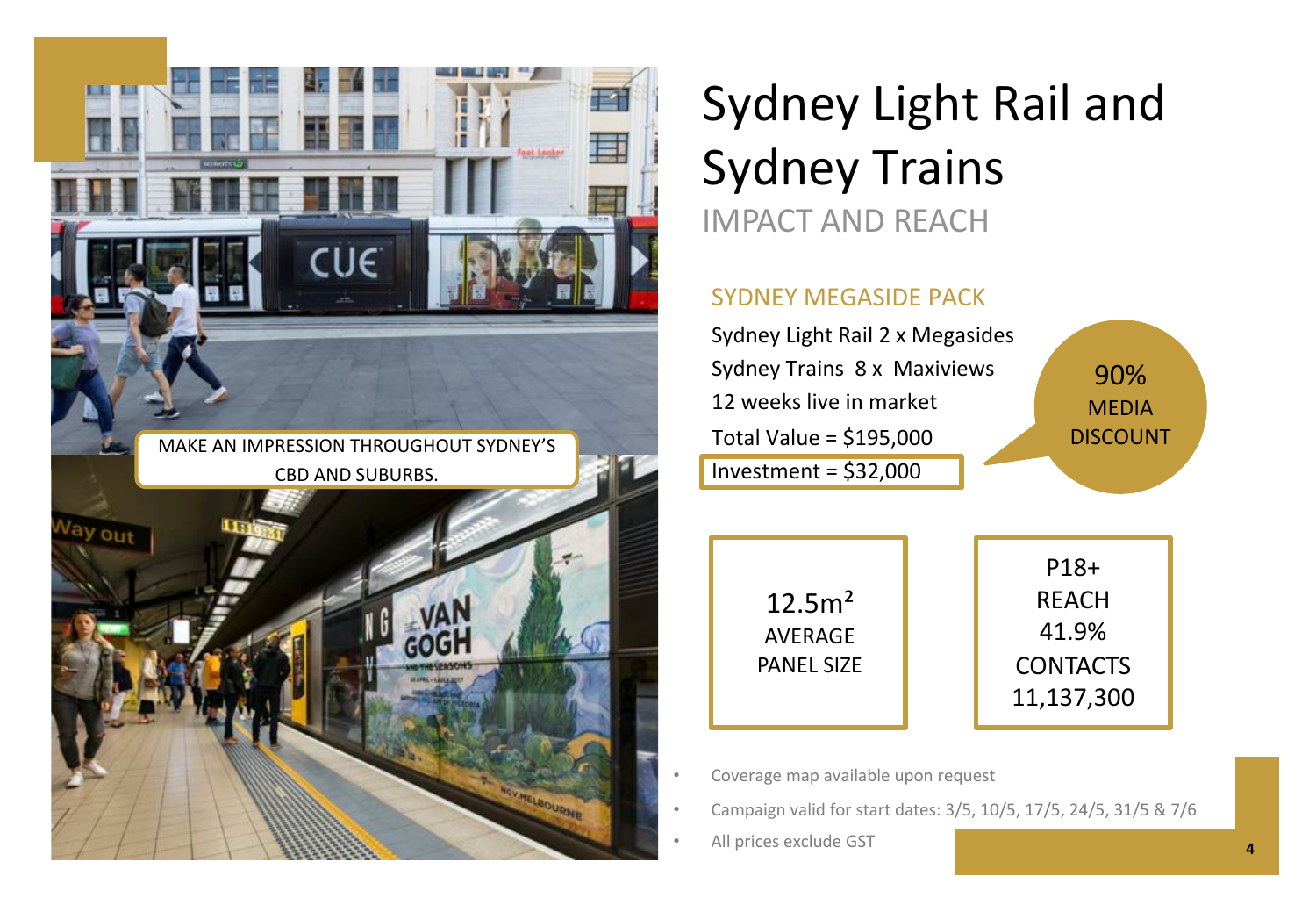

### Sydney Light Rail and Sydney Trains REACH AND FREQUENCY

#### SYDNEY PORTRAITS PACK

Sydney Light Rail 8 x Portraits Sydney Trains 16 x Portraits 12 weeks live in market Total Value = \$123,000 Investment = \$25,000

> 12.8X AVERAGE FREQUENCY

P18+ **RFACH** 48.5% **CONTACTS** 25,424,100

90% MEDIA DISCOUNT

- Coverage map available upon request
- Campaign valid for start dates: 3/5, 10/5, 17/5, 24/5, 31/5 & 7/6
- All prices exclude GST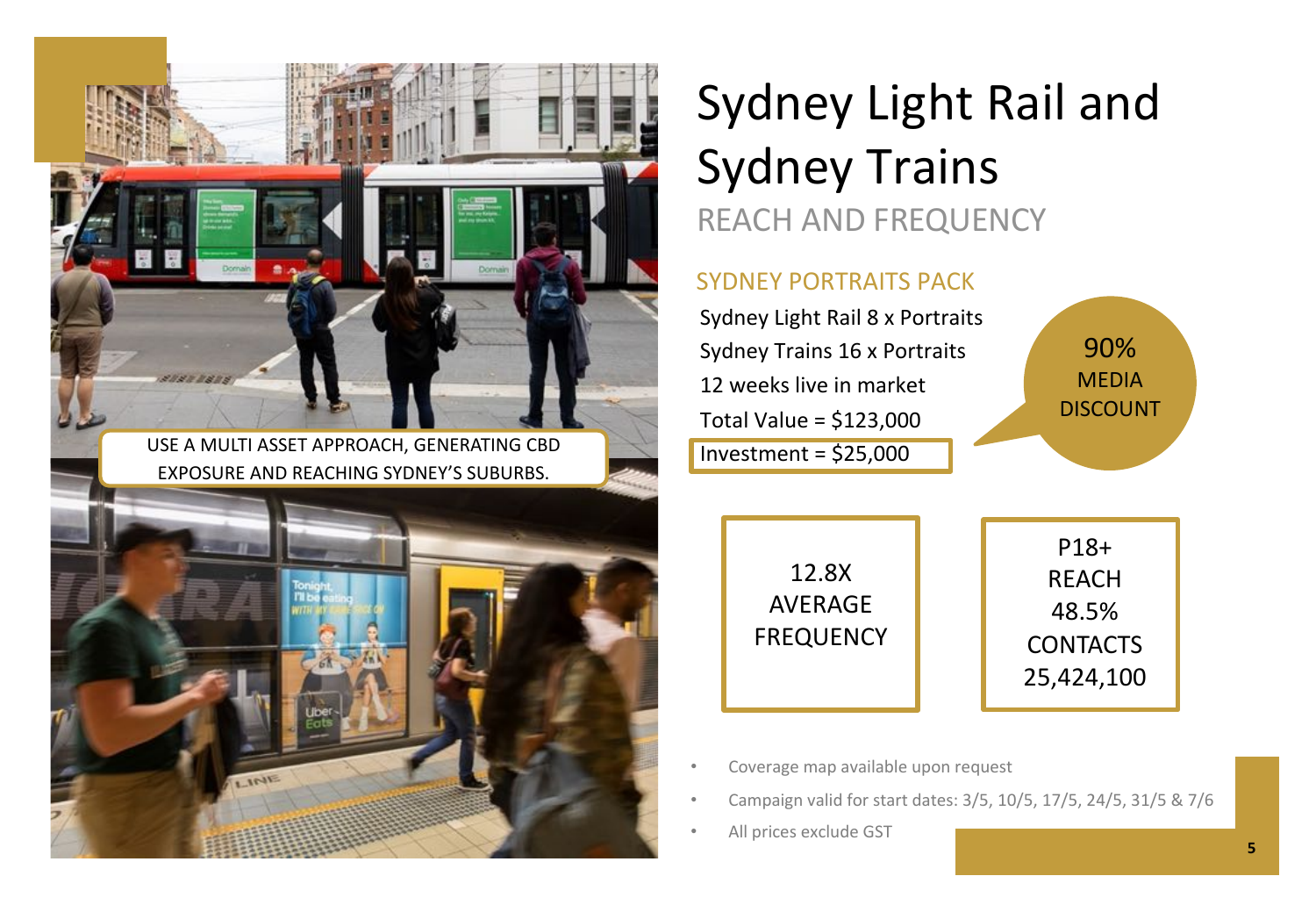

### Sydney Light Rail and Sydney Trains HIGH DWELL

#### SYDNEY INTERNALS PACK

Sydney Light Rail: 10 x Ceiling Panels Sydney Trains : 48 x Above Window 12 weeks live in market Total Value = \$75,000 Investment = \$9,500 88% MEDIA DISCOUNT

P18+ REACH 17.2% CONTACTS 1,893,200

- Coverage map available upon request
- Campaign valid for start dates: 3/5, 10/5, 17/5, 24/5, 31/5 & 7/6
- All prices exclude GST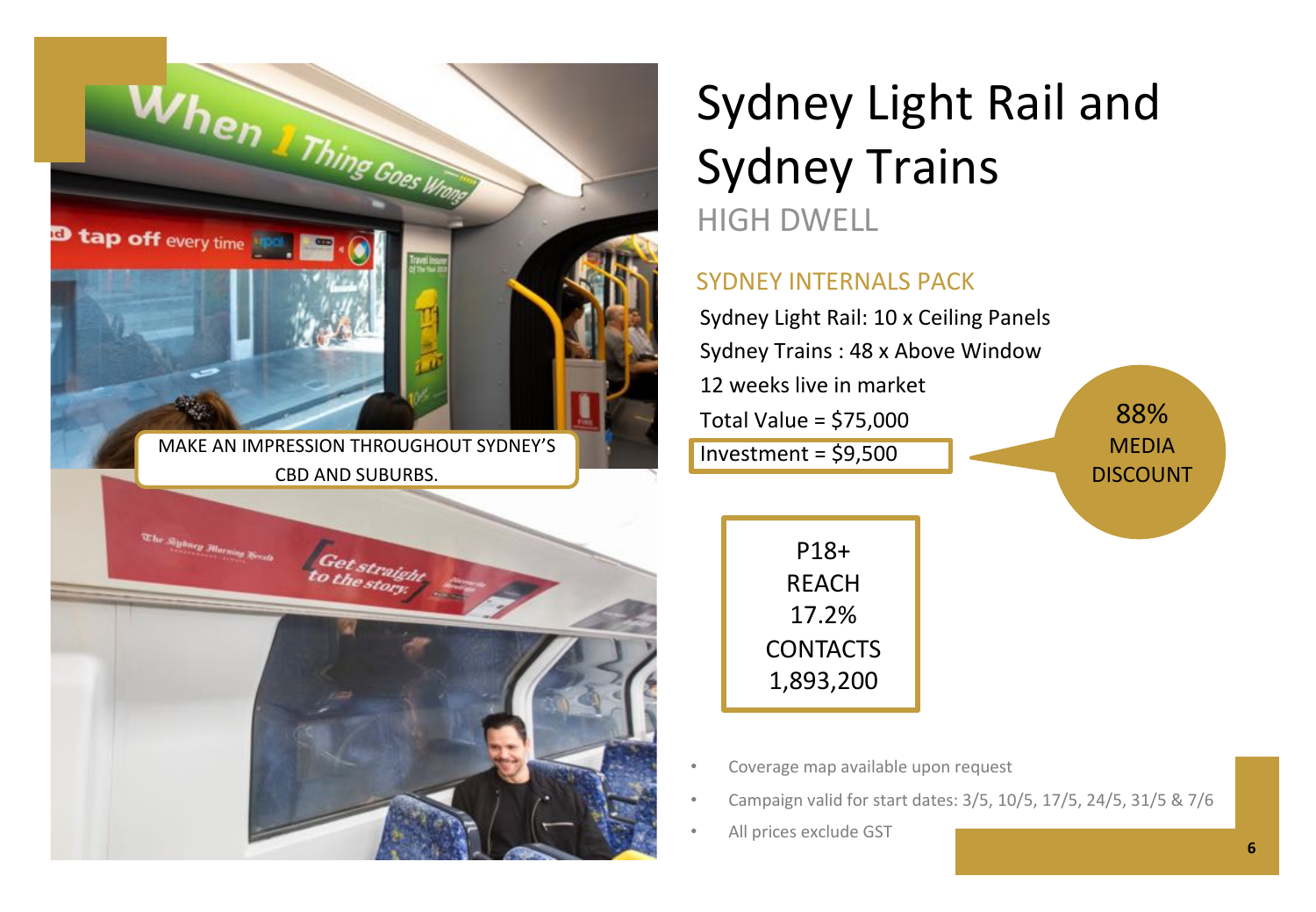

## Eastern Seaboard Trains

### MASS REACH AND FREQUENCY

#### ESB TRAIN EXTERNALS PACK

Sydney Trains 4 x Trackviews Melbourne Trains 4 x Trackviews Brisbane Trains: 4 x Trackviews 12 weeks live in market Total Value = \$73,600 Investment = \$19,000 75% MEDIA DISCOUNT P18+ **RFACH** 22.8% **CONTACTS** 8,499,200

- Coverage map available upon request
- Campaign valid for start dates: 3/5, 10/5, 17/5, 24/5, 31/5 & 7/6
- All prices exclude GST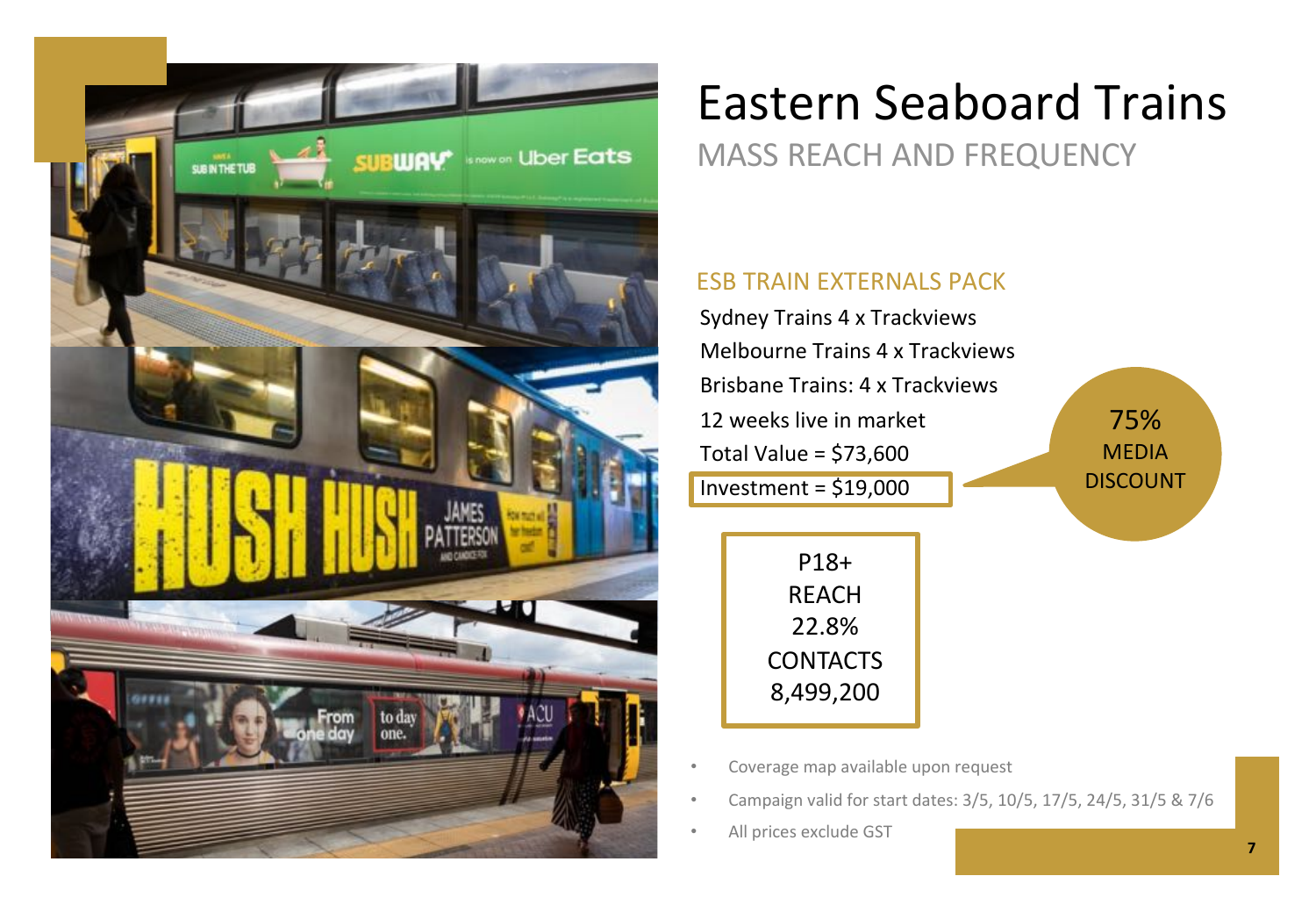

### Sydney Metro Northwest HIGH IMPACT AND DWELL

#### ON STATION LARGE BARRIER DECALS

2 x Large Barrier Decals (min. 2 per station) 8 weeks in market Total Value = \$20,000

Investment: \$7,000

6 x Portrait Barrier Decals (min. 2 per station) 8 weeks in market Total Value = \$20,000

Investment: \$7,250

Stations available: Chatswood, North Ryde, Macquarie Park, Macquarie University, Epping, Cherrybrook, Castle Hill, Hills Showground, Norwest, Bella Vista, Kellyville, Rouse Hill, Tallawong

- Coverage map available upon request
- Campaign valid for start dates: 3/5, 10/5, 17/5, 24/5, 31/5 & 7/6
- All prices exclude GST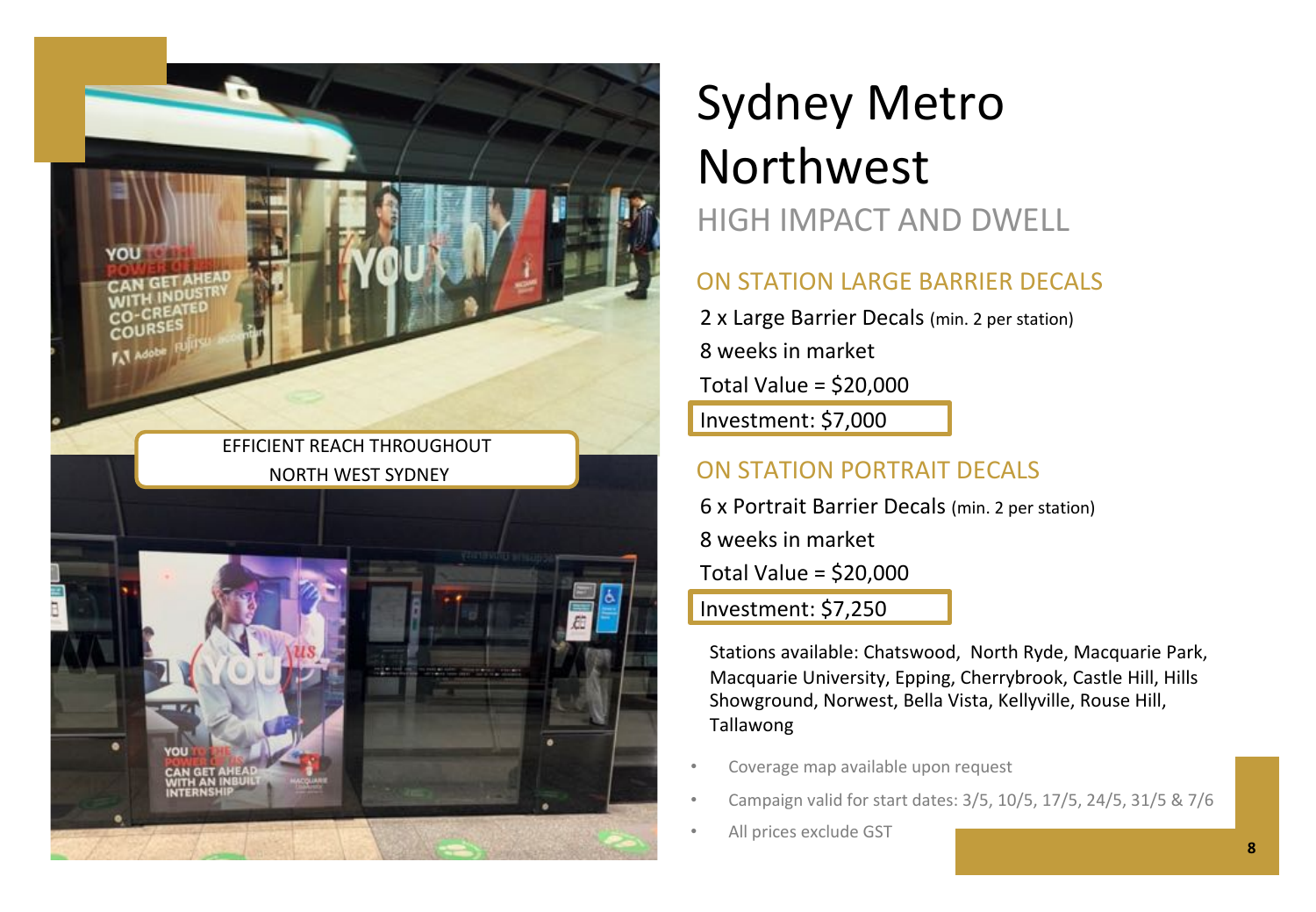

### Sydney Ferries AFFLUENT AUDIENCE REACH

#### EMERALD VESSEL TAKEOVER

10 x Large Ceiling Panels, 1 x Stair Takeover, 1 x Bow End Wrap, 1 x Ceiling Above Stairs 8 weeks in Market Total Value = \$40,000 Investment: \$6,500 (88% discount)

Servicing Wharves: Circular Quay, Milsons Point, McMahons Point, Balmain East, Barangaroo, Pyrmont Bay, Rose Bay and Watsons Bay

### MY FAST FERRY VESSEL TAKEOVER

12 x Ceiling Panels, 4 x On Door panels, 1 x Bow End Wrap 8 weeks in Market

Total Value = \$40,000

Investment: \$7,500 (85% discount)

#### Servicing Wharves: Circular Quay and Manly

- Coverage map available upon request
- Campaign valid for start dates: 3/5, 10/5, 17/5, 24/5, 31/5 & 7/6
- All prices exclude GST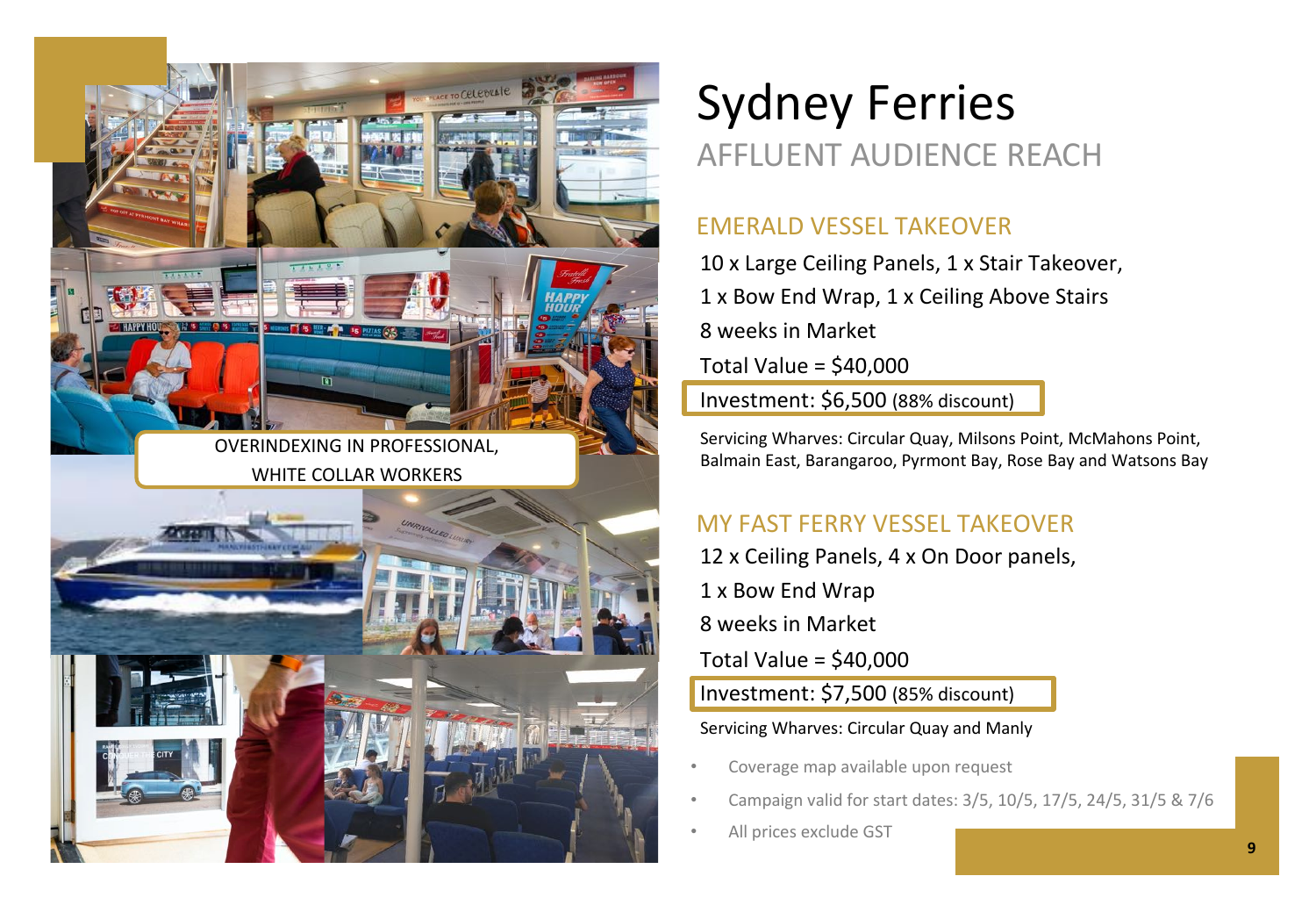

### Canberra Light Rail LIMITED INVENTORY

#### TRIPLE CARRIAGE WRAP

| 8 weeks live in market |                 |
|------------------------|-----------------|
|                        | 75%             |
| Total Value = \$60,000 | MEDIA           |
| Investment: \$27,000   | <b>DISCOUNT</b> |
|                        |                 |

#### INTERNAL VEHICLE TAKEOVER



IN PEAK

- Coverage map available upon request
- Campaign valid for start dates: 3/5, 10/5, 17/5, 24/5, 31/5 & 7/6
- All prices exclude GST